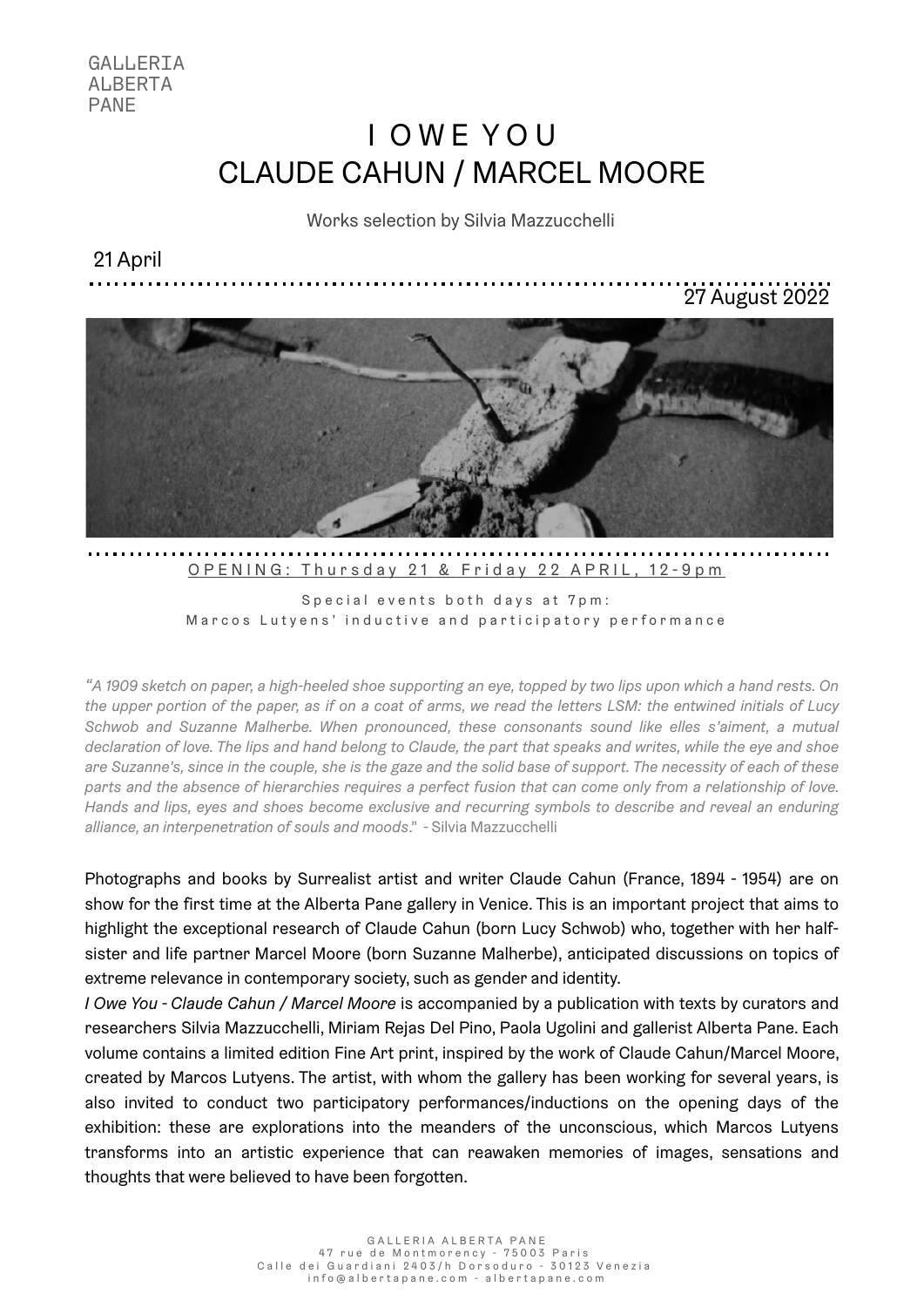Organising the exhibition *I Owe You - Claude Cahun/Marcel Moore* at the Venetian gallery is an important achievement and a great satisfaction.

I saw a work by Claude Cahun in 2018, in the *Dancing with myself* exhibition at the Pinault Foundation at Punta della Dogana. I immediately realized I had before me a great artist and, shortly after that first encounter, thanks to a conversation with Miriam Rejas Del Pino, who was at that time a student undertaking an internship at the gallery while at the same time working on her dissertation on Claude Cahun, I began to take an active interest in her work. Since that moment, my enthusiasm has only grown.

Claude Cahun is a complex and enigmatic artist, whose work completely coincides with her life and is permeated with countless facets and obscure points yet to be revealed, with fascination and mystery, but also with great contemporaneity; this is not only because of the topics she addresses, but also because of the originality with which she uses a variety of mediums such as photography, writing, collage, and sculpture, but also disguise, transformation, performance and theatre. The resulting work is the outcome of the union/collaboration with Suzanne Malherbe/Marcel Moore, her life partner and half-sister, and revolves mainly around the desperate search for an I/Self through the creation of self-portraits. The strength of the works lies precisely in this incessant, obsessive and continuous search for one's own identity, which, however, will never be found, as it is multiple, plural and indefinable.

For this first important exhibition, I wanted to combine the work of Claude Cahun with that of the artist Marcos Lutyens, who has been represented by the gallery for several years now. Through the use of hypnosis, he searches for memories of images, sensations and thoughts that we believed lost or forgotten in the meanderings of our unconscious and of our minds, making us imagine new ones; he then transforms them into an artistic experience that translates into an explosion of colours and shapes. Marcos Lutyens is the author of the artwork, which accompanies the exhibition book, inspired by Claude Cahun's work. Moreover, he has conceived an unprecedented hypnotic induction to be conducted during the two days of the exhibition's opening with the public, as he has already done on several occasions in the most important cultural institutions and museums in the world.

This exhibition marks the beginning of the Alberta Pane gallery's long-term project to spread and promote the work of Claude Cahun, highlighting its contemporary nature and the influence it still has today, as well as the resonance it produces in contemporary artists.

> This exhibition is dedicated to all courageous people, but above all to Claude Cahun and Marcel Moore: we owe you.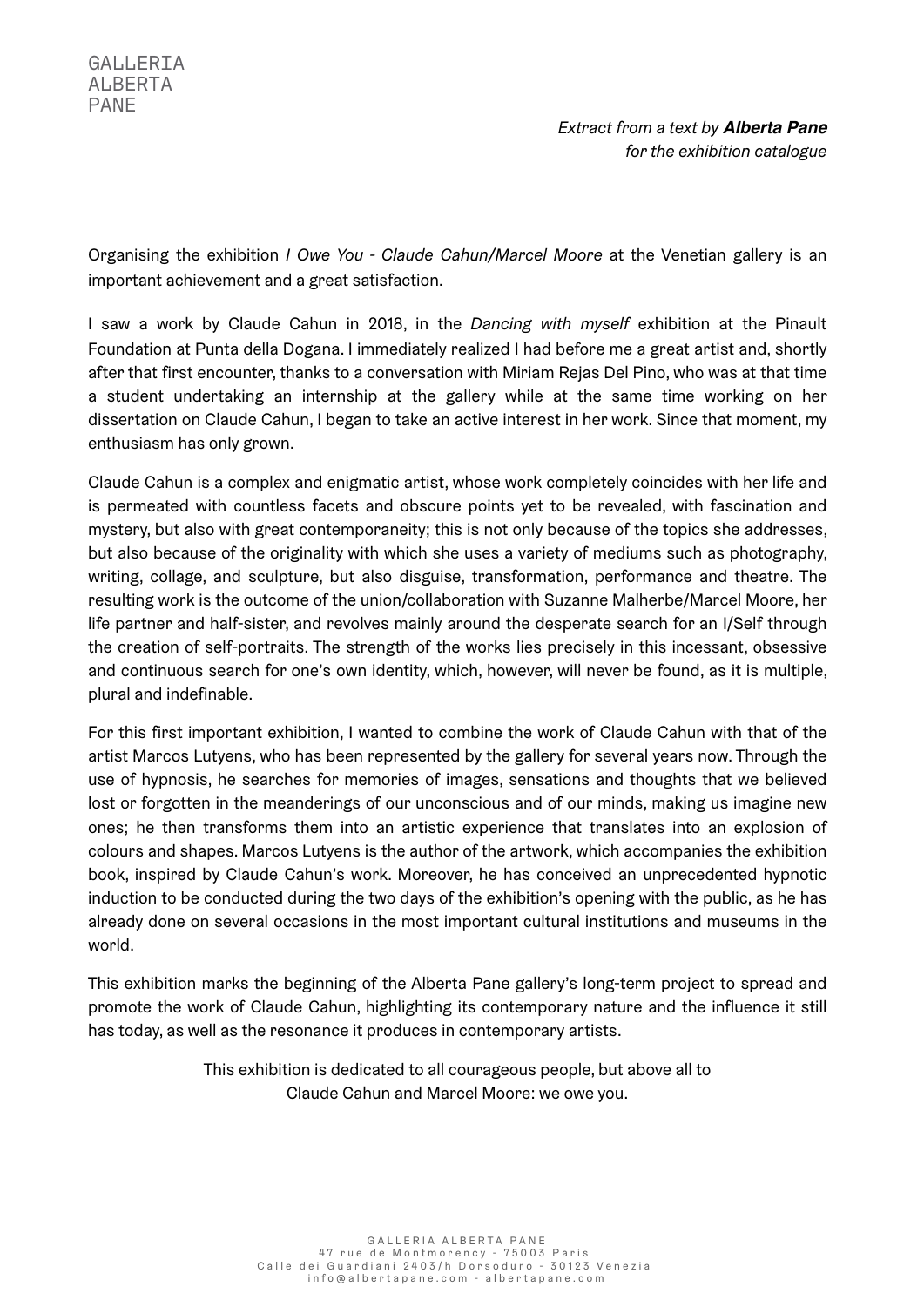

Claude Cahun, *Untitled, Self-portrait*, circa 1928, photograph, gelatin silver print, 30 x 23,8 cm. Courtesy of Musée d'arts de Nantes.